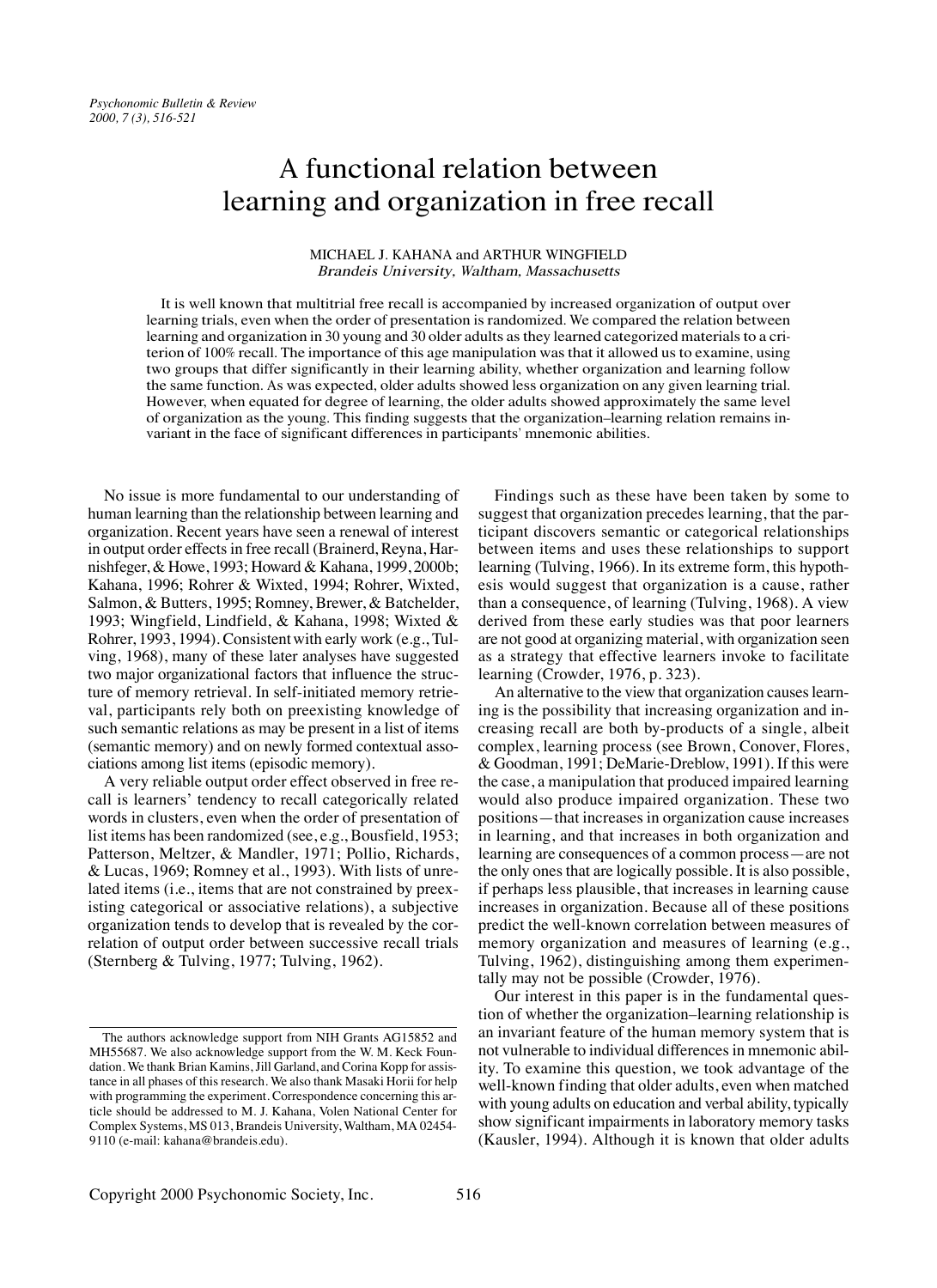generally exhibit less organization than the young (see Hultsch, 1974; Rankin, Karol, & Tuten, 1984; Smith, 1980; Witte, Freund, & Sebby, 1990; Witte, Freund, & Brown-Whistler, 1993), it is not known whether the functional relation between organization and learning is the same or different for these two groups, who are known to differ in mnemonic ability and rates of learning.

There are reasons why the precise form of the organization–learning relationship might not be universal. Models of human memory often posit multiple mechanisms in the learning process (e.g., Murdock, 1997; Shiffrin & Raaijmakers, 1992). Similarly, cognitive-aging theorists often suggest that the learning and memory deficits associated with normal aging are a consequence of specific impairments in some processes and not in others (e.g., Kausler, 1994; Light, 1991). Following from these positions, it seems plausible that the organization–learning relationship might vary across age groups or across experimental variables.

Consider, for example, two different learning mechanisms responsible for the increase in organization with learning. One mechanism, labeled *R*, causes organization (*O*) to increase with learning (*L*) according to the equation  $O_R = \beta_R L_R + \varepsilon_R$  (where  $\beta_R$  is a constant and  $\varepsilon_R$ is a random variable). The other mechanism, labeled *I*, causes organization to increase with learning according to the equation  $O_I = \beta_I L_I + \varepsilon_I$ . *R* and *I* could be any two mechanisms or strategies, such as relational versus itemspecific encoding (see, e.g., Burns, 1990; Humphreys, Bain, & Pike, 1989; Hunt & Einstein, 1981) or elaborative versus rote encoding (see, e.g., Craik & Lockhart, 1972). The important point, however, is that to the extent that  $\beta_I$  differs from  $\beta_R$  and  $\varepsilon_I$  from  $\varepsilon_R$  across age groups, as might follow from a specific impairment argument, the organization–learning relation would be different for these two groups. By contrast, one might observe the same organization–learning relationship across age groups differing in mnemonic ability, either because they rely to an equal extent on both mechanisms or because learning and organization derive from a single mechanism. In either case, such an equivalence would suggest that the organization–learning relation is a fundamental property of the human memory system, in which participants with good and poor mnemonic ability would exhibit the same level of organization at any given level of performance.

In the experiment to be reported, we had young and older adults learn categorized word lists to a criterion of 100% correct recall, allowing us to examine the degree of organization at each level of learning. As part of the experiment, we also varied the semantic structure of the lists, using lists composed of either high- or low-prototypicality category exemplars. In such an experiment, an equivalent level of organization for an equivalent level of performance would not be the only possible outcome. If the older adults compensate for their learning deficit by enhanced use of organization, then at a given performance level, they might actually show higher levels of organization than the young. The final possibility is that older

adults would still exhibit less organization than young adults, even when the two groups are equated for level of performance.

## **METHOD**

#### **Participants**

The young participants were 30 university undergraduates, 11 men and 19 women, with ages ranging from 18 to 22 years  $(M = 20.0$ years,  $SD = 1.2$ ). At time of testing, the group had a mean of 14.0 years of formal education  $(SD = 1.2)$  and a mean WAIS–R vocabulary score of 51.6 ( $SD = 5.2$ ). The group had a mean forward digit span of  $7.2$  ( $SD = 1.3$ ) and a mean backward digit span of  $5.7$  $(SD = 1.2)$ .

The older participants were 30 healthy adults, 11 men and 19 women, with ages ranging from 66 to 86 years  $(M = 72.9$  years,  $SD = 5.3$ ). The older group had a mean of 15.8 years of formal education  $(SD = 2.2)$  and a mean WAIS–R vocabulary score of 50.4  $(SD = 9.8)$ . The group had a mean forward digit span of 6.6 ( $SD = 1$ 1.3) and a mean backward digit span of  $5.4$  ( $SD = 1.4$ ). The older participants thus had an average of 1.8 more years of formal education than the young participants  $[t(44) = 3.97, p < .001]$ , but the two groups did not differ significantly in WAIS–R vocabulary [*t*(44) < 1] or in their forward  $[t(58) = 1.69, n.s.]$  or backward  $[t(58) < 1]$ digit spans. All the participants reported themselves to be in good health, and all the participants were tested to ensure that they had no difficulty reading the words as they would appear on the computer screen.

#### **Stimuli**

Two different 20-word lists were constructed for this experiment. Each list consisted of five category exemplars drawn from each of four categories. One of these lists consisted of exemplars that were highly prototypical of their category; the other list consisted of lower prototypicality exemplars.

In order to develop these lists, we obtained prototypicality ratings for 44 different categories. In previous work (e.g., Uyeda & Mandler, 1980), prototypicality ratings have been obtained for items that were generated in word association norms. In our case, we first had 25 university undergraduates who did not serve in the main experiment attempt to generate four high-, four medium-, and four lowprototypicality exemplars for each of the 44 categories. From these responses, we selected 21 categories together with those exemplars that were generated by 3 or more participants. These categories and their exemplars were then presented to a different group of 48 participants, who made prototypicality judgments on the exemplars, using a method similar to that used by Rosch (1975). The participants rated each exemplar on a 7-point scale (1 = *not at all prototypical*, 7 ! *highly prototypical*).

From these ratings, we constructed the two lists, each with five categories and four exemplars per category. Care was taken to ensure that the exemplars would not readily fall into more than one category. The mean prototypicality rating for category exemplars in the high-prototypicality list was  $6.44$  ( $SD = 0.37$ ), and for the category exemplars in the low-prototypicality list, it was  $4.39$  ( $SD =$ 0.61). The word frequencies of the category exemplars spanned a wide range. For the high-prototypicality lists, frequencies of occurrence in the Francis and Kučera (1982) norms ranged from 1 to 717 for the high-prototypicality list and from 1 to 123 for the lowprototypicality list. Mean word frequencies for the high- and lowprototypicality lists were 123.5 and 21.1, respectively.

#### **Procedure**

The experiment utilized a within-participants design to achieve maximal power in comparing across groups. Pilot testing showed that participants more uniformly categorized during retrieval when the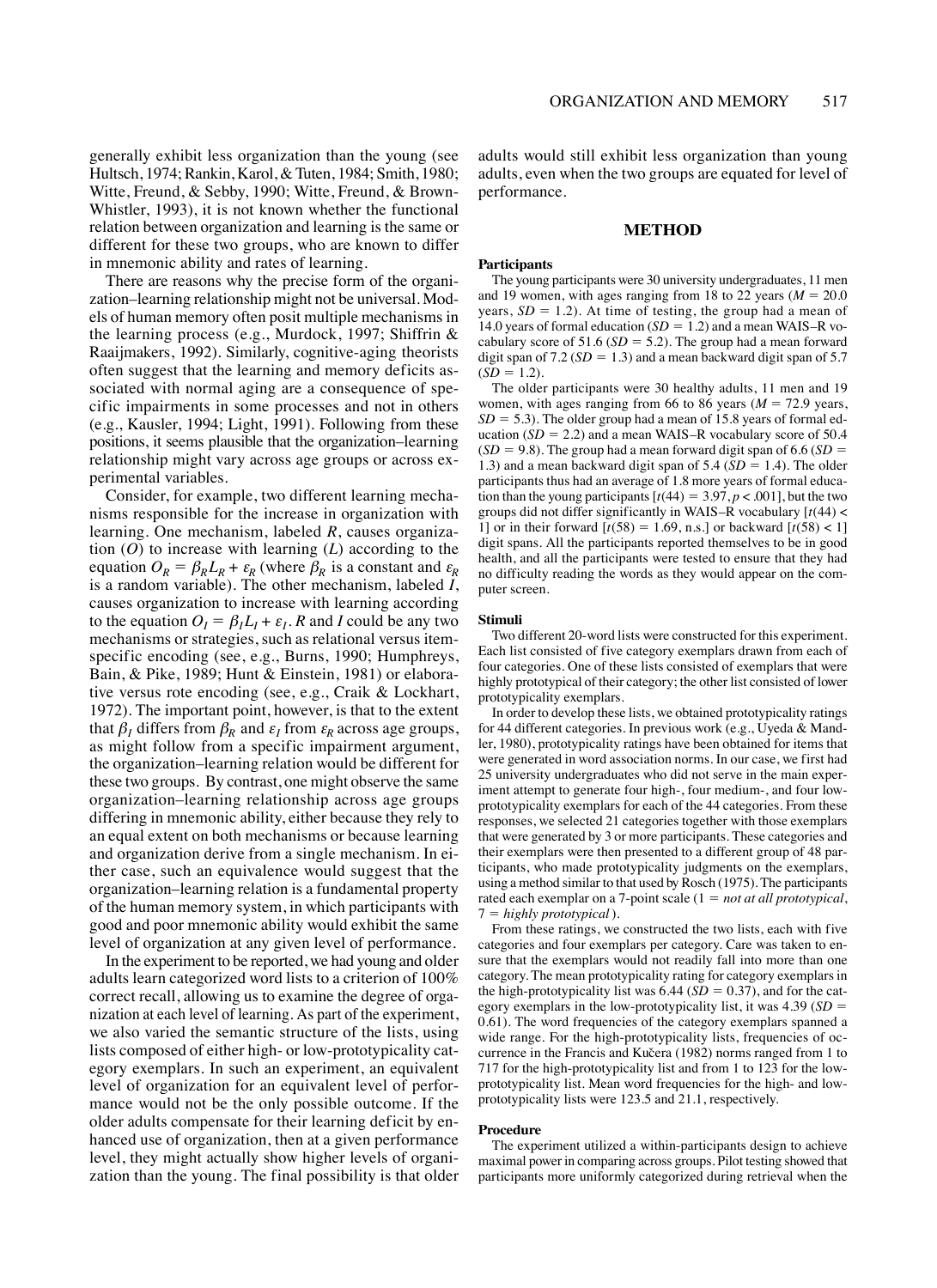first list in the set consisted of high-prototypicality items. As a consequence, we had all the participants first learn the high-prototypicality list and then learn the low-prototypicality list.

The words in the study lists were presented one at a time in random order in the center of a computer screen, with a presentation rate of 1.5 sec per word. After the last list word was presented, the participants saw a row of asterisks, accompanied by an audible tone. At this point, they were asked to recall all of the words they could remember, in any order. The participants' spoken responses were recorded for later scoring. If the participant could not recall all 20 words, the list was presented again following the same procedures, but with the words presented in a new random order. This study–test procedure was repeated until the participant successfully recalled all of the list words. Once this criterion of 100% correct recall was achieved, the second list was presented following the same procedures. The experiment was preceded by a brief practice session in which a single 12-word list (three exemplars in each of four categories) was used to familiarize the participants with the experimental study–test procedure. As in the main experiment, the participants were given repeated study–test trials until they could recall all of the list words.

### **RESULTS**

Figure 1 shows recall probability as a function of number of study–test trials for the young and older participants for the high-prototypicality (left panel) and lowprototypicality (right panel) lists. These learning curves are shown fit by a Gompertz double exponential function (see, e.g., Murdock & Cook, 1960). It can be seen that the young participants learned both high- and lowprototypicality lists more quickly than did the older participants. Also, for both groups of participants, the highprototypicality list was learned with fewer trials than was the low-prototypicality list, with this age difference exaggerated for the low-prototypicality list. Recall data for the first 12 trials were submitted to a mixed factorial

analysis of variance (ANOVA; age group  $\times$  prototypicality  $\times$  trial), with age group as a between-participants factor and prototypicality and trials as within-participants factors. (As is common in the analysis of learning curves, where some participants reach a 100% correct criterion before others, we assumed that once criterion was attained, subsequent trials would continue to yield 100% recall.) This ANOVA confirmed the observations described above, showing a main effect of age  $[F(1,58) = 30.94, MS_e =$ 0.07,  $p < .0001$ ], of prototypicality  $[F(1,58) = 12.11]$ ,  $MS_e = 0.03$ ,  $p < .001$ ], and of trials  $[F(1,638) = 3.12$ ,  $MS_e = 0.01, p < .0001$ . There was also a significant age  $\times$  prototypicality interaction [ $F(1,58) = 4.44$ ,  $MS_e$  =  $0.03, p < .05$ ].<sup>1</sup>

There have been two basic approaches to the measurement of organization in free recall. One approach has been to measure the degree to which participants' output order is consistent with the semantic relations among list items (e.g., Cooke, Durso, & Schvaneveldt, 1986; Romney et al., 1993; see Shuell, 1969, for a review of the early literature). Another approach has been to measure organization as the consistency of output order across successive recall trials (see Sternberg & Tulving, 1977, for a review). This latter approach, initially used to measure subjective organization in random word lists, can also be used to measure the organization of categorized materials.

For our purposes, we used a modified version of Sternberg and Tulving's (1977) pair frequency measure, based on the number of times that word pairs appear in adjacent output orders across trials, regardless of order. Because we were interested in the consistency of recall for items in terms of their category membership, we modified the pair frequency measure to include only adjacent pairs that belonged to the same semantic category.2 When the in-



**Figure 1. Recall probability as a function of study–test trials for young and older adults learning word lists consisting of high prototypicality (left panel) and low prototypicality (right panel) category exemplars. Curves show a Gompertz double-exponential function fit to these data.**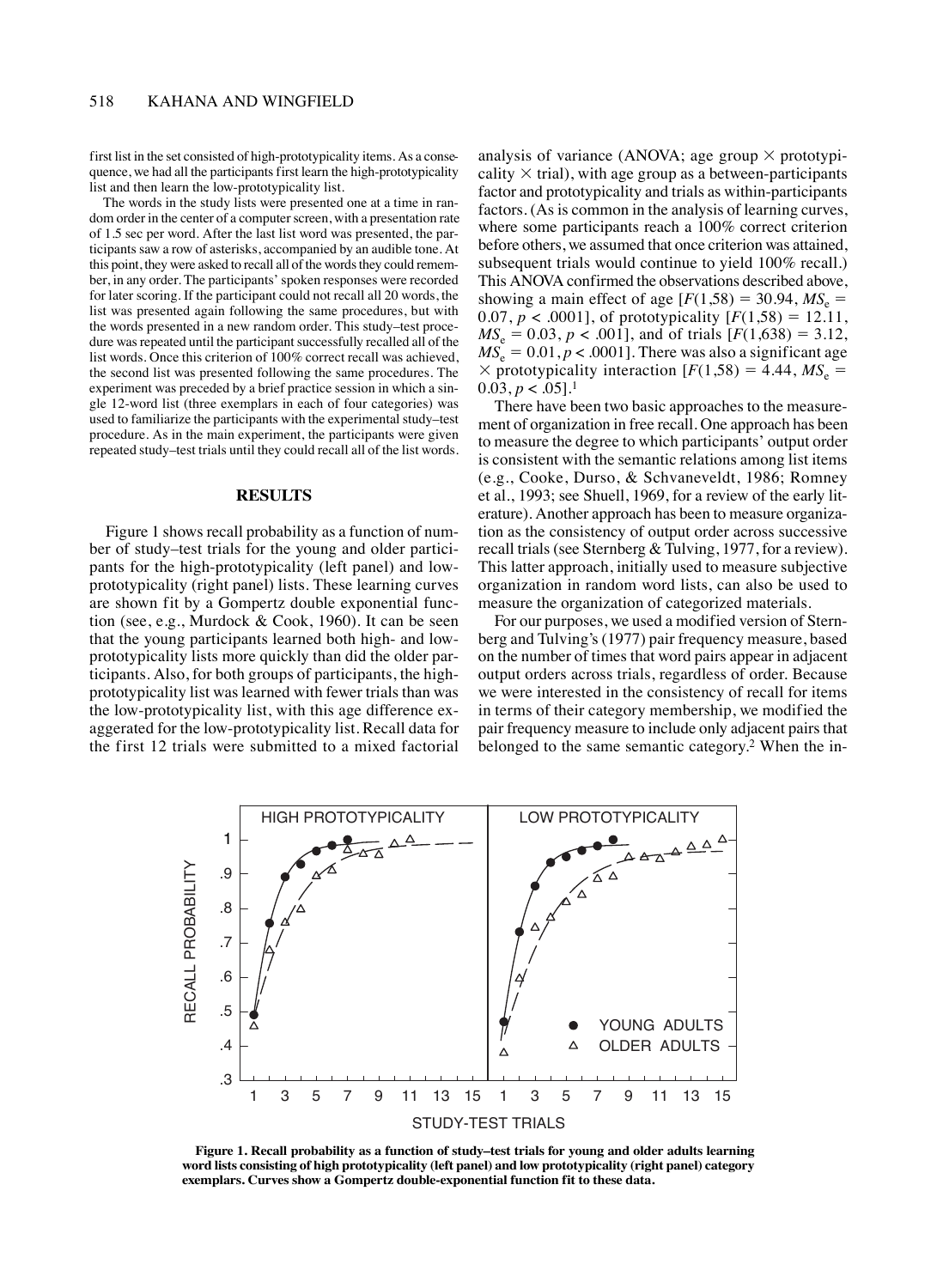crease in organization across study–test trials is examined, using this measure, our data confirm the well-known finding that organization tends to increase monotonically with learning trials. We found this effect for both highand low-prototypicality lists and for both young and older participants. Consistent with the existing literature (e.g., Hultsch, 1974; Rankin et al., 1984; Smith, 1980; Witte et al., 1990; Witte et al., 1993), we also found that the older adults showed a slower increase in organization with study trials. This was true for both the high- and the low-prototypicality lists. (Our use of the modified pair frequency measure was predicated on its applicability to a potentially wide range of tasks. We found similar results when using Bousfield's, 1953, ratio of repetition measure and the standard pair frequency measure of subjective organization [e.g., Sternberg & Tulving, 1977]).

This finding of an apparent age deficit in organization, however, has to be interpreted in light of the fact that the older adults required more learning trials to attain the same level of recall performance as the young adults. We take this into account in Figure 2, where we plot the buildup of organization over learning trials as a function, not of number of learning trials, but of recall performance. The left panel of Figure 2 shows the recall–organization relationship for young and older participants learning the high-prototypicality list. The right panel shows the recallorganization relationship for the low-prototypicality list. Controlling for level of recall, an analysis of covariance

failed to reveal any differences in modified pair frequency between young and older participants [for the high prototypicality list,  $F(1,229) < 1$ ,  $\overline{MS}_e = 2.74$ ; for the low prototoypicality list,  $F(1,227) = 1.26$ ,  $MS_e = 2.43$ , n.s.].

Contrary to claims of an organization deficit in older adults, the data in Figure 2 show that once one controls for the demonstrably slower learning rate in older adults, the organization–learning relationship appears as an empirical regularity that holds equally for the young and the older participants. That is, learning and organization can be seen to proceed in lock step for the two participant groups even though their rates of learning are very different.

## **DISCUSSION**

The increase in organization with learning has long been considered a basic feature of self-initiated memory retrieval (Tulving, 1968). The importance of the age manipulation in this present experiment was that it allowed us to demonstrate, using two groups that differ significantly in their learning ability, that organization and learning follow approximately the same function. Furthermore, this empirical regularity was seen in lists that differed in the prototypicality of their category exemplars.

This demonstration of an invariance in the recall– organization relation across groups that differ in their mnemonic ability can be seen as following from the view that memory retrieval in free recall is driven by  $(1)$  seman-



**Figure 2. The relation between semantic organization, as measured by modified pair frequency (MPF), and recall probability, for young and older adults. For trials that fell within a given accuracy range, we computed the mean and standard error of participants' MPF scores. These scores are plotted on the** *y***-axis as a function of mean accuracy scores. Error bars, plotted for both MPF and accuracy, indicate one standard error of the mean. The left panel shows data for word lists consisting of highprototypicality category exemplars; the right panel shows data for word lists consisting of low-prototypicality category exemplars.**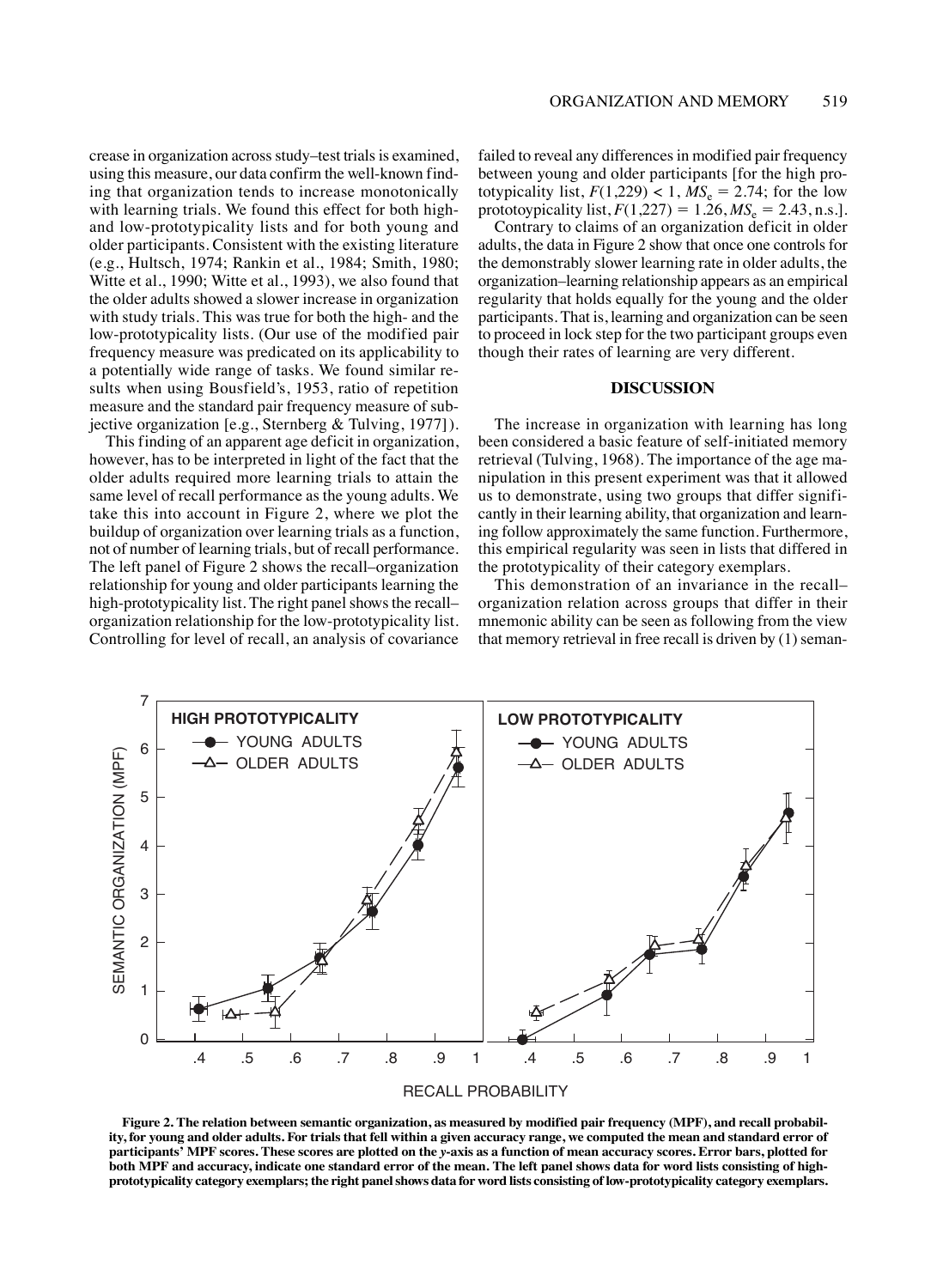## 520 KAHANA AND WINGFIELD

tic relations among list items and (2) episodic associations based on co-occurrence in temporal context (Howard & Kahana, 1999; Tulving, 1968). According to this view, prior to the presentation of an experimental list, items that belong to a common category are associated with one another. As the list is presented to the participant, items also may become associated with one another as a consequence of their joint rehearsal or their temporal contiguity (see, e.g., Howard & Kahana, 1999, 2000a; Murdock, 1997; Shiffrin & Raaijmakers, 1992). Repeated presentation of the list, each time in a different random order, will obscure the temporal structure defined by the contiguity relations among list items. As this occurs, the effect of the preexperimental semantic relations among items will, by definition, become increasingly important. This progressive increase in an emerging dominance of semantic over temporal factors will thus produce an increasingly stereotyped output order (as is manifest in our organization measure), even though the order of input varies randomly from trial to trial. Our results show that the effect of adult aging is to slow the learning process but not to change its essential form.

The question of whether older adults generally show less organization in their learning and recall has been somewhat controversial in the aging literature (e.g., Kausler, 1994; Light, 1991; Norris & West, 1990). In the present study, in which we equated young and older adults for degree of learning, we demonstrate the same functional relation between learning and organization in free recall for both age groups.

Modern theories of memory have recognized that the learning process is a complex one, driven by multiple mechanisms. Cognitive aging theorists have suggested as well that different mechanisms supporting learning and memory fail to different degrees in normal aging. As we pointed out in our introduction, each of these mechanisms, on its own, can give rise to a particular form of the organization–learning relation. Our finding that young and older adults exhibit the same degree of organization when equated for degree of learning can not be readily reconciled with the view that mechanisms that give rise to different organization–learning relations are differentially impaired in normal aging.

Rather, it seems that either (1) all mechanisms supporting free-recall learning independently produce the same organization–learning function or (2) different mechanisms produce different organization–learning functions but these mechanisms are not *differentially* impaired in normal aging. Whichever is the case, these data offer a striking demonstration that the organization–learning relation remains invariant in normal aging in the face of significant differences in mnemonic ability.

#### **REFERENCES**

- Arenberg, D. (1967). Age differences in retroaction. *Journal of Gerontology*, **22**, 88-91.
- Bousfield, W. A. (1953). The occurrence of clustering in the recall of

randomly arranged associates. *Journal of General Psychology*, **49**, 229-240.

- Bousfield, A. K., & Bousfield, W A. (1966). Measurement of clustering and of sequential constancies in repeated free recall. *Psychological Reports*, **19**, 935-942.
- Brainerd, C. H., Reyna, V. F., Harnishfeger, K. K., & Howe, M. L. (1993). Is retrievability grouping good for recall? *Journal of Experimental Psychology: General*, **122**, 249-268.
- Brown, S. C., Conover, J. N., Flores, L. M., & Goodman, K. M. (1991). Clustering and recall: Do high clusterers recall more than low clusterers because of clustering? *Journal of Experimental Psychology: Learning, Memory, & Cognition*, **17**, 710-721.
- Burns, D. J. (1990). The generation effect: A test between single- and multifactor theories. *Journal of Experimental Psychology: Learning, Memory, & Cognition*, **16**, 1060-1067.
- Cooke, N. M., Durso, F. T., & Schvaneveldt, R. W. (1986). Recall and measures of memory organization. *Journal of Experimental Psychology: Learning, Memory, & Cognition*, **12**, 538-549.
- Craik, F. I. M., & Lockhart, R. S. (1972). Levels of processing: A framework for memory research. *Journal of Verbal Learning & Verbal Behavior*, **11**, 671-684.
- Crowder, R. G. (1976). *Principles of learning and memory*. Hillsdale, NJ: Erlbaum.
- DeMarie-Dreblow, D. (1991). Relation between knowledge and memory: A reminder that correlation does not imply causality. *Child Development*, **62**, 484-498.
- Francis, W. N., & Kučera, H. (1982). *Frequency analysis of English usage: Lexicon and grammar*. Boston: Houghton Mifflin.
- Howard, M., & Kahana, M. J. (1999). Contextual variability and serial position effects in free recall. *Journal of Experimental Psychology: Learning, Memory, & Cognition*, **25**, 923-941.
- Howard, M. & Kahana, M. J. (2000a). *A distributed representation of temporal context*. Manuscript submitted for publication.
- Howard, M., & Kahana, M. J. (2000b). *The effect of temporal and semantic factors on output order in free recall*. Manuscript submitted for publication.
- Hultsch, D. F.(1974). Learning to learn in adulthood. *Journal of Gerontology*, **29**, 302-308.
- Humphreys, M. S., Bain, J. D., & Picke, R. (1989). Different ways to cue a coherent memory system: A theory for episodic, semantic, and procedural tasks. *Psychological Review*, **96**, 208-233.
- Hunt, R. R., & Einstein, G. O. (1981). Relational and item-specific information in memory. *Journal of Verbal Learning & Verbal Behavior*, **20**, 497-514.
- Kahana, M.J. (1996). Associate retrieval processes in free recall. *Memory & Cognition*, **24**, 103-109.
- Kane, M.J., & Hasher, L. (1995). Interference. In G. L. Maddox (Ed.), *Encyclopedia of aging* (2nd ed., pp. 514-516). New York: Springer-Verlag.
- Kausler, D. H. (1994). *Learning and memory in normal aging*. San Diego: Academic Press.
- Light, L. L. (1991). Memory and aging: Four hypotheses in search of data. *Annual Review of Psychology*, **42**, 333-376.
- Murdock, B. B. (1997). Context and mediators in a theory of distributed associative memory. *Psychological Review*, **104**, 839-862.
- Murdock, B. B., & Cook, C. D. (1960). On fitting the exponential. *Psychological Reports*, **6**, 63-69.
- Norris, M. P., & West, R. L. (1990). Adult age differences in activity memory: Cue and strategy utilization. In T. M. Hess (Ed.), *Aging and cognition: Knowledge organization and utilization* (pp. 1-31). Amsterdam: North-Holland.
- Patterson, K. E., Meltzer, R., & Mandler, G. (1971). Interresponse times in categorized free recall. *Journal of Verbal Learning & Verbal Behavior*, **10**, 417-426.
- Pollio, H. R., Richards, S., & Lucas, R. (1969). Temporal properties of category recall. *Journal of Verbal Learning & Verbal Behavior*, **8**, 529-536.
- Rankin,J. L., Karol, R., & Tuten, C. (1984). Strategy use, recall, and recall organization in young, middle-aged, and elderly adults. *Experimental Aging Research*, **10**, 193-196.